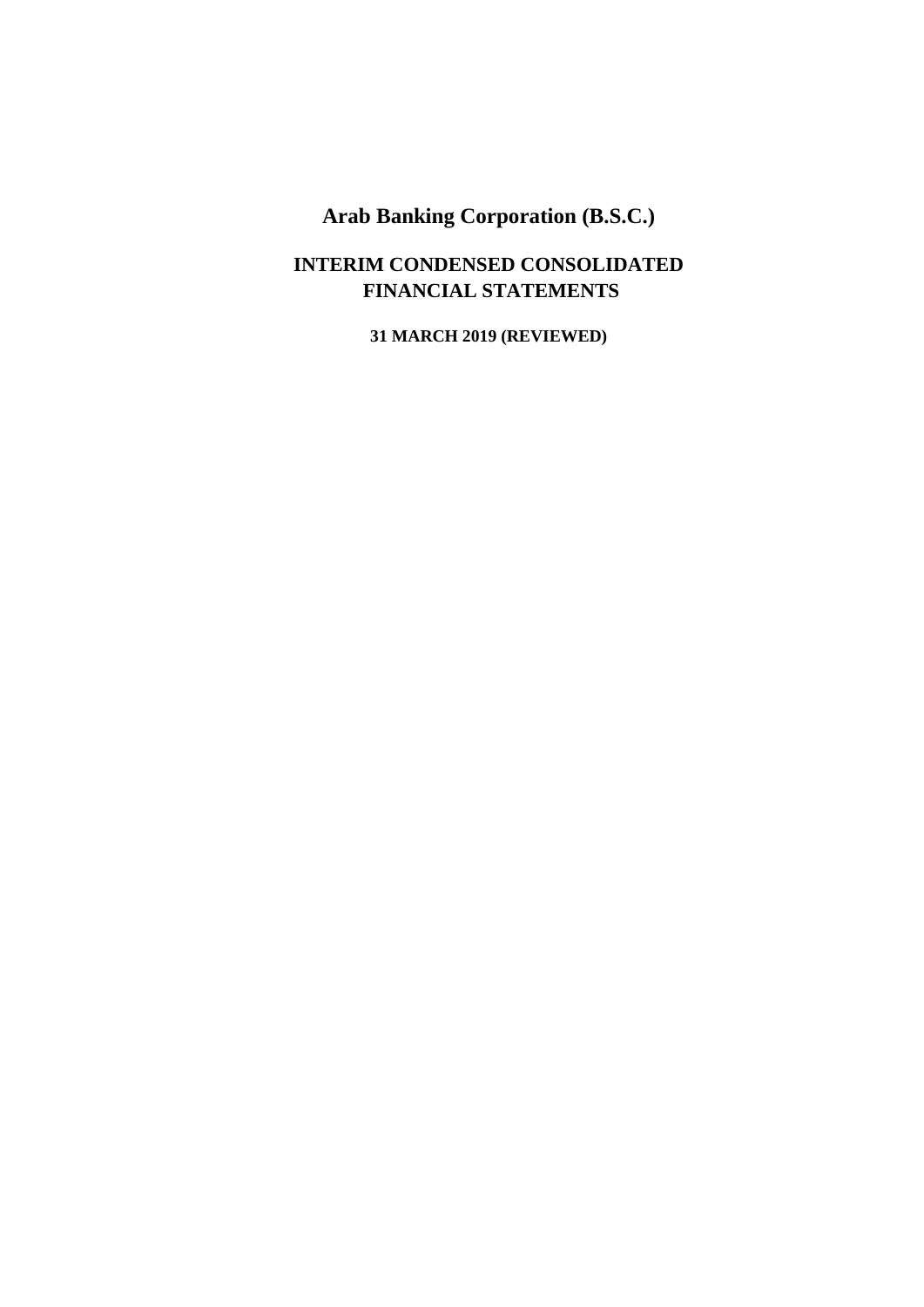

Ernst & Young Middle East P.O. Box 140 10th Floor, East Tower Bahrain World Trade Center Manama Kingdom of Bahrain

Tel: +973 1753 5455 Fax: +973 1753 5405 manama@bh.ev.com C.R. No. 29977

### **REPORT ON REVIEW OF INTERIM CONDENSED CONSOLIDATED FINANCIAL STATEMENTS TO THE BOARD OF DIRECTORS OF ARAB BANKING CORPORATION (B.S.C.)**

### **Introduction**

We have reviewed the accompanying interim condensed consolidated financial statements of Arab Banking Corporation (B.S.C.) [the "Bank"] and its subsidiaries [together the "Group"] as at 31 March 2019, comprising of the interim consolidated statement of financial position as at 31 March 2019 and the related interim consolidated statements of profit or loss, comprehensive income, cash flows and changes in equity for the threemonth period then ended and explanatory notes. The Board of Directors is responsible for the preparation and presentation of these interim condensed consolidated financial statements in accordance with International Accounting Standard 34 Interim Financial Reporting (IAS 34). Our responsibility is to express a conclusion on these interim condensed consolidated financial statements based on our review.

### **Scope of review**

We conducted our review in accordance with International Standard on Review Engagements 2410, Review of Interim Financial Information Performed by the Independent Auditor of the Entity. A review of interim financial information consists of making inquiries, primarily of persons responsible for financial and accounting matters, and applying analytical and other review procedures. A review is substantially less in scope than an audit conducted in accordance with International Standards on Auditing and, consequently, does not enable us to obtain assurance that we would become aware of all significant matters that might be identified in an audit. Accordingly, we do not express an audit opinion.

### **Conclusion**

Based on our review, nothing has come to our attention that causes us to believe that the accompanying interim condensed consolidated financial statements are not prepared, in all material respects, in accordance with IAS 34.

Ernet + Young

7 May 2019 Manama. Kingdom of Bahrain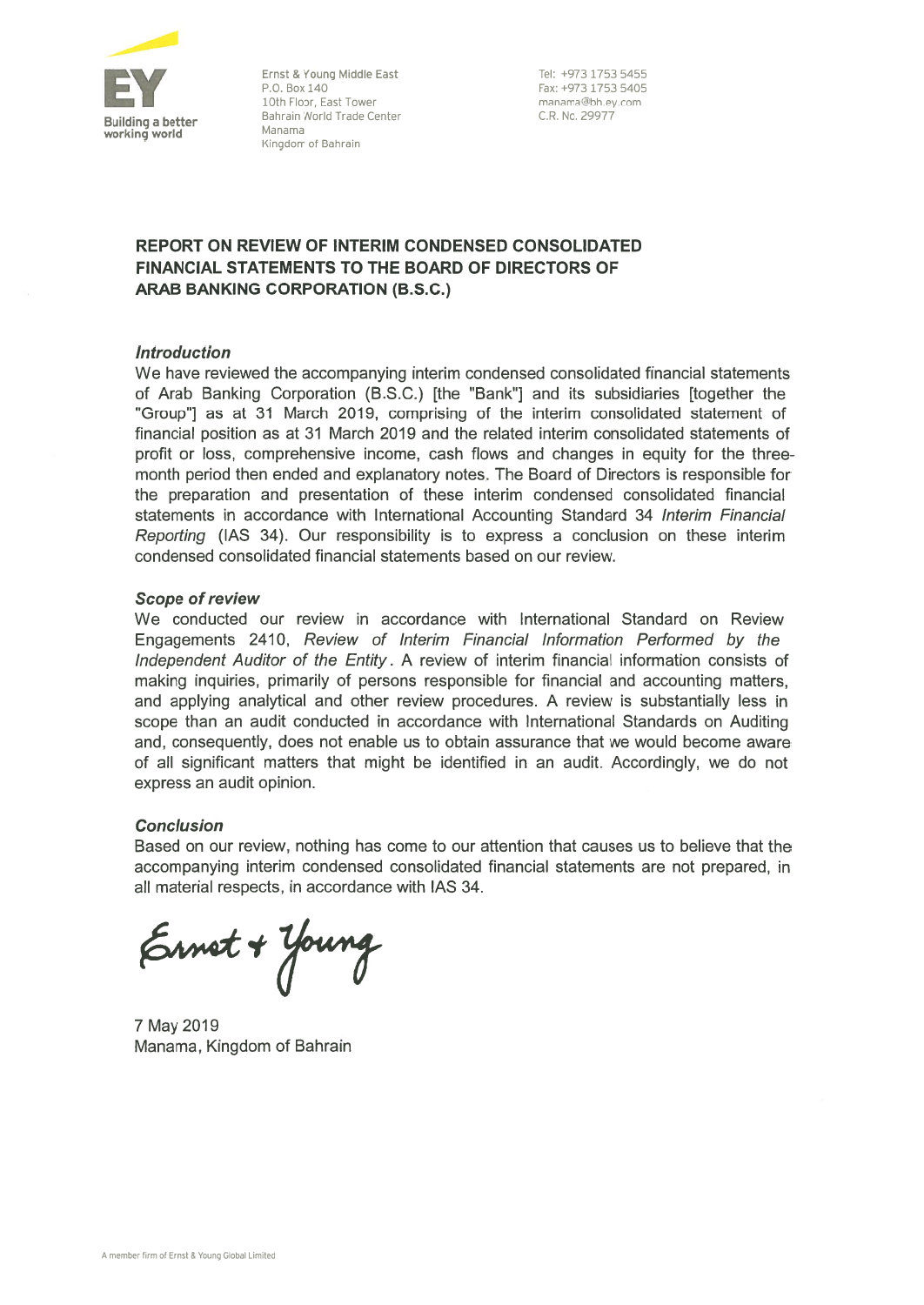### INTERIM CONSOLIDATED STATEMENT OF FINANCIAL POSITION

31 March 2019 (Reviewed)

*All figures in US\$ Million*

|                                                          | <b>Note</b>    | Reviewed<br>31 March<br>2019 | Audited<br>31 December<br>2018 |
|----------------------------------------------------------|----------------|------------------------------|--------------------------------|
| <b>ASSETS</b>                                            |                |                              |                                |
| Liquid funds                                             |                | 1,370                        | 1,607                          |
| Trading securities                                       |                | 975                          | 977                            |
| Placements with banks and other financial institutions   |                | 2,597                        | 2,991                          |
| Securities bought under repurchase agreements            |                | 2,255                        | 1,668                          |
| Non-trading investments                                  | $\overline{4}$ | 5,916                        | 5,661                          |
| Loans and advances                                       | 5              | 14,909                       | 14,884                         |
| Other assets                                             |                | 1,749                        | 1,601                          |
| Premises and equipment                                   |                | 169                          | 160                            |
| <b>TOTAL ASSETS</b>                                      |                | 29,940                       | 29,549                         |
| <b>LIABILITIES</b>                                       |                |                              |                                |
| Deposits from customers                                  |                | 17,258                       | 16,425                         |
| Deposits from banks                                      |                | 3,517                        | 4,207                          |
| Certificates of deposit                                  |                | 386                          | 39                             |
| Securities sold under repurchase agreements              |                | 902                          | 1,271                          |
| Taxation                                                 |                | 37                           | 43                             |
| Other liabilities                                        |                | 1,567                        | 1,236                          |
| <b>Borrowings</b>                                        |                | 1,947                        | 2,012                          |
| <b>Total liabilities</b>                                 |                | 25,614                       | 25,233                         |
| <b>EQUITY</b>                                            |                |                              |                                |
| Share capital                                            |                | 3,110                        | 3,110                          |
| Treasury shares                                          |                | (5)                          | (4)                            |
| Statutory reserve                                        |                | 501                          | 501                            |
| Retained earnings                                        |                | 927                          | 966                            |
| Other reserves                                           |                | (677)                        | (711)                          |
| EQUITY ATTRIBUTABLE TO THE SHAREHOLDERS OF<br>THE PARENT |                | 3,856                        | 3,862                          |
| Non-controlling interests                                |                | 470                          | 454                            |
| <b>Total equity</b>                                      |                | 4,326                        | 4,316                          |
| <b>TOTAL LIABILITIES AND EQUITY</b>                      |                | 29,940                       | 29,549                         |

These interim condensed consolidated financial statements were authorised for issue by the Board of Directors on 7 May 2019 and signed on their behalf by the Chairman, Deputy Chairman and the Group Chief Executive Officer.

\_\_\_\_\_\_\_\_\_\_\_\_\_\_\_\_\_\_\_\_\_\_\_ \_\_\_\_\_\_\_\_\_\_\_\_\_\_\_\_\_\_\_\_\_\_\_\_\_\_ \_\_\_\_\_\_\_\_\_\_\_\_\_\_\_\_\_\_\_\_\_\_\_\_\_\_ Saddek El Kaber Mohammad Abdulredha Saleem Khaled Kawan

Chairman Deputy Chairman Group Chief Executive Officer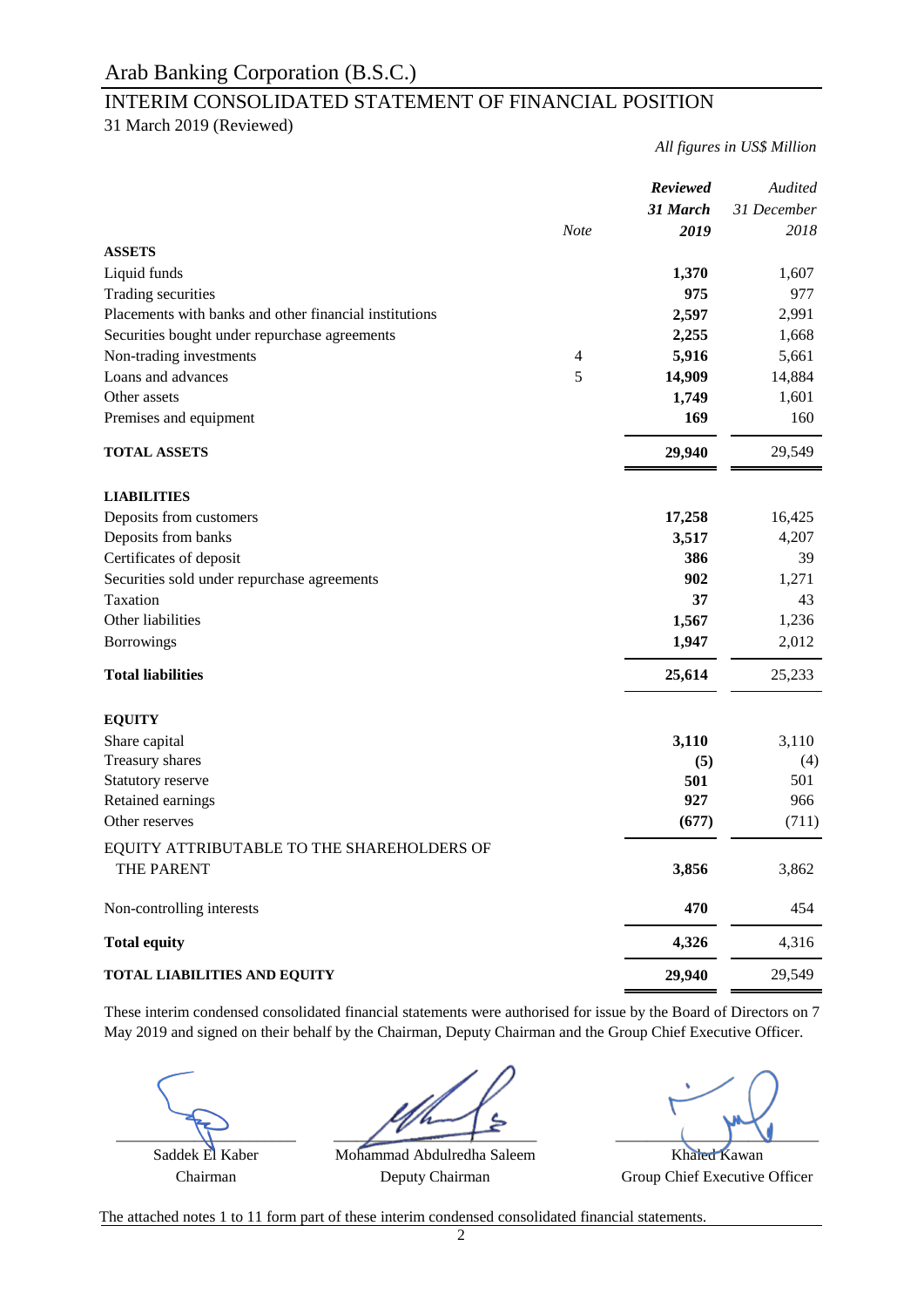### INTERIM CONSOLIDATED STATEMENT OF PROFIT OR LOSS

Three-month period ended 31 March 2019 (Reviewed)

*All figures in US\$ Million*

|                                                          |                | Reviewed<br>Three months ended |       |
|----------------------------------------------------------|----------------|--------------------------------|-------|
|                                                          |                |                                |       |
|                                                          |                | 31 March                       |       |
|                                                          | <b>Note</b>    | 2019                           | 2018  |
| <b>OPERATING INCOME</b>                                  |                |                                |       |
| Interest and similar income                              |                | 377                            | 359   |
| Interest and similar expense                             |                | (238)                          | (221) |
| Net interest income                                      |                | 139                            | 138   |
| Other operating income                                   | 6              | 76                             | 73    |
| <b>Total operating income</b>                            |                | 215                            | 211   |
| Credit loss expense on financial assets                  | $\overline{7}$ | (11)                           | (12)  |
| NET OPERATING INCOME AFTER CREDIT LOSS EXPENSE           |                | 204                            | 199   |
| <b>OPERATING EXPENSES</b>                                |                |                                |       |
| Staff                                                    |                | 86                             | 82    |
| Premises and equipment                                   |                | 10                             | 9     |
| Other                                                    |                | 32                             | 28    |
| Total operating expenses                                 |                | 128                            | 119   |
| PROFIT BEFORE TAXATION                                   |                | 76                             | 80    |
| Taxation on foreign operations                           |                | (10)                           | (14)  |
| PROFIT FOR THE PERIOD                                    |                | 66                             | 66    |
| Profit attributable to non-controlling interests         |                | (11)                           | (13)  |
| PROFIT ATTRIBUTABLE TO THE SHAREHOLDERS<br>OF THE PARENT |                | 55                             | 53    |
|                                                          |                |                                |       |
| <b>BASIC AND DILUTED EARNINGS PER SHARE</b>              |                |                                |       |
| (EXPRESSED IN US\$)                                      |                | 0.02                           | 0.02  |
|                                                          |                |                                |       |

 $\sqrt{1}$ 

 Saddek El Kaber Chairman

Mohammad Abdulredha Saleem Deputy Chairman  $\frac{1}{\sqrt{2}}$ 

Khaled Kawan Group Chief Executive Officer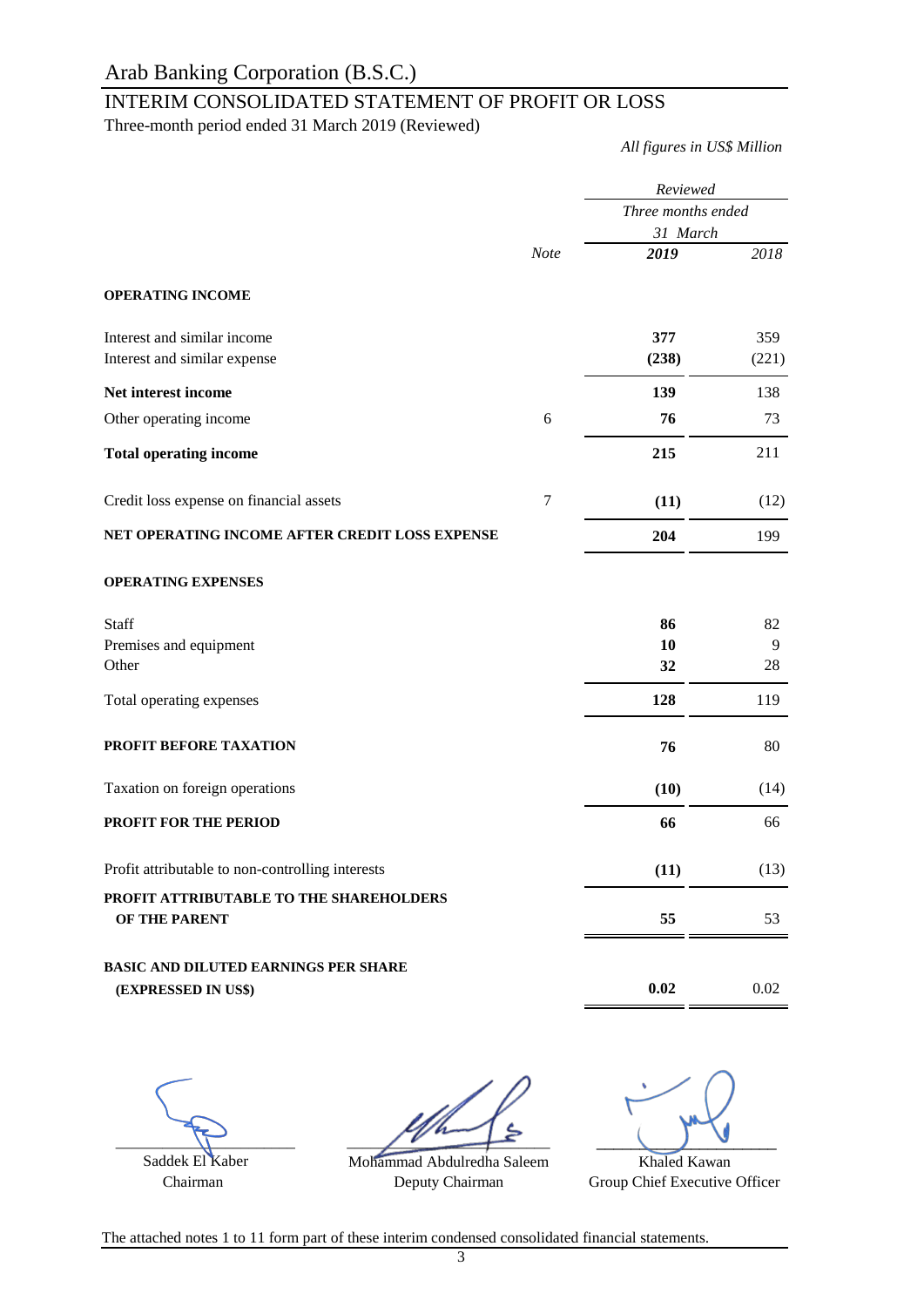## INTERIM CONSOLIDATED STATEMENT OF COMPREHENSIVE INCOME

Three-month period ended 31 March 2019 (Reviewed)

*All figures in US\$ Million*

|                                                                                                                | Reviewed                       |      |  |
|----------------------------------------------------------------------------------------------------------------|--------------------------------|------|--|
|                                                                                                                | Three months ended<br>31 March |      |  |
|                                                                                                                |                                |      |  |
|                                                                                                                | 2019                           | 2018 |  |
| <b>PROFIT FOR THE PERIOD</b>                                                                                   | 66                             | 66   |  |
| Other comprehensive income:                                                                                    |                                |      |  |
| Other comprehensive income that will be reclassified (or recycled) to<br>profit or loss in subsequent periods: |                                |      |  |
| Foreign currency translation:                                                                                  |                                |      |  |
| Unrealised gain on exchange translation in foreign subsidiaries                                                | $\mathbf{2}$                   | 1    |  |
| Debt instruments at FVOCI:                                                                                     |                                |      |  |
| Net change in fair value during the period                                                                     | 29                             | (7)  |  |
| Other comprehensive income (loss) for the period                                                               | 31                             | (6)  |  |
| TOTAL COMPREHENSIVE INCOME FOR THE PERIOD                                                                      | 97                             | 60   |  |
| <b>Attributable to:</b>                                                                                        |                                |      |  |
| Shareholders of the parent                                                                                     | 89                             | 50   |  |
| Non-controlling interests                                                                                      | 8                              | 10   |  |
|                                                                                                                | 97                             | 60   |  |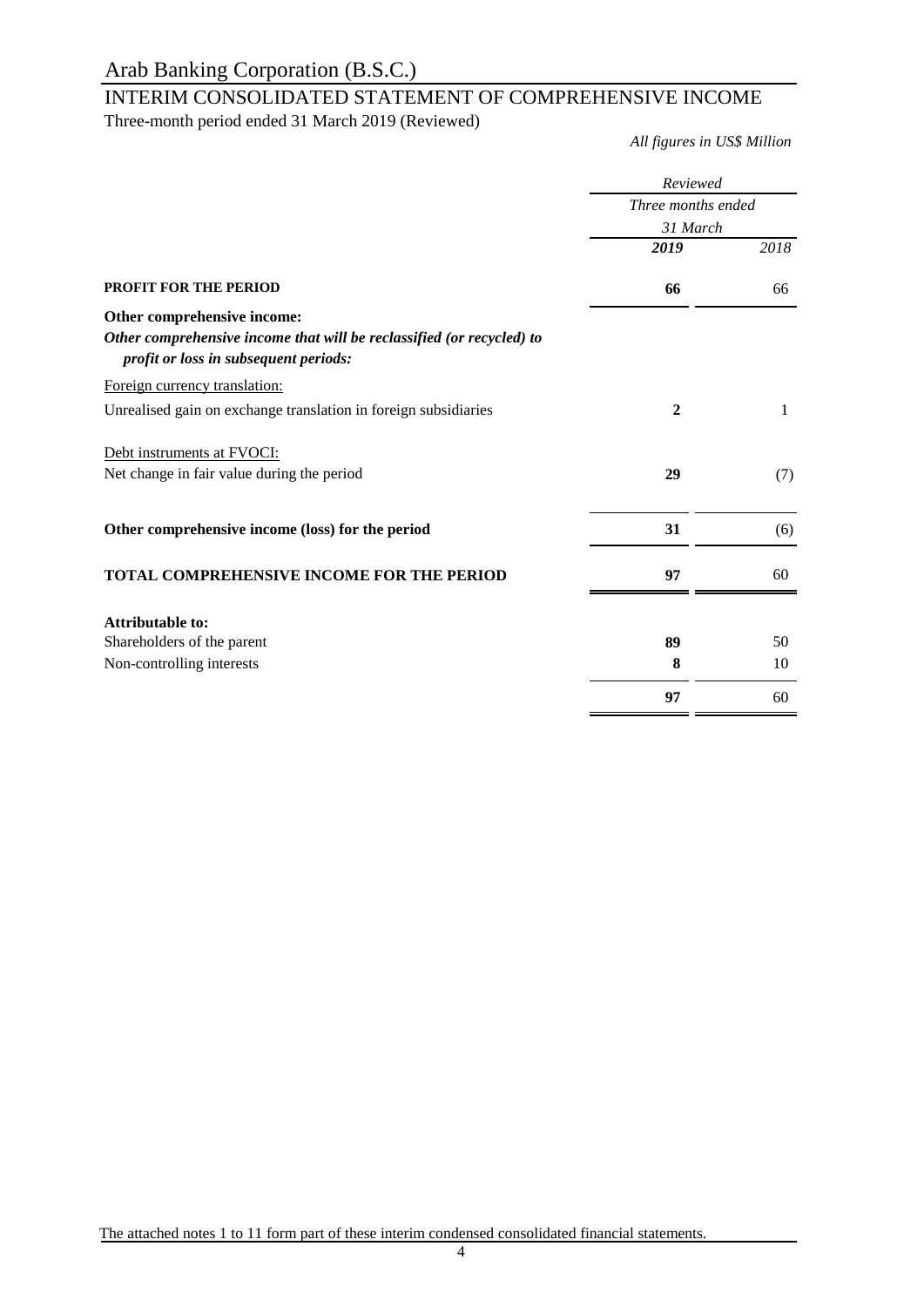### INTERIM CONSOLIDATED STATEMENT OF CASH FLOWS

Three-month period ended 31 March 2019 (Reviewed)

*All figures in US\$ million*

|                                                              | Reviewed<br>Three months ended |       |
|--------------------------------------------------------------|--------------------------------|-------|
|                                                              |                                |       |
|                                                              | 31 March                       |       |
|                                                              | 2019                           | 2018  |
| <b>OPERATING ACTIVITIES</b>                                  |                                |       |
| Profit for the period                                        | 66                             | 66    |
| Adjustments for:                                             |                                |       |
| Credit loss expense on financial assets                      | 11                             | 12    |
| Depreciation and amortisation                                | $\boldsymbol{9}$               | 5     |
| Gain on disposal of non-trading debt investments - net       | (2)                            | (1)   |
| Changes in operating assets and liabilities:                 |                                |       |
| Treasury bills and other eligible bills                      | 12                             | (30)  |
| Trading securities                                           | (1)                            | (450) |
| Placements with banks and other financial institutions       | 436                            | 477   |
| Securities bought under repurchase agreements                | (601)                          | 241   |
| Loans and advances                                           | 22                             | 68    |
| Other assets                                                 | (151)                          | (266) |
| Deposits from customers                                      | 771                            | 126   |
| Deposits from banks                                          | (707)                          | (431) |
| Securities sold under repurchase agreements                  | (369)                          | (548) |
| Other liabilities                                            | 235                            | 124   |
| Other non-cash movements                                     | (90)                           | (25)  |
| Net cash used in operating activities                        | (359)                          | (632) |
| <b>INVESTING ACTIVITIES</b>                                  |                                |       |
| Purchase of non-trading investments                          | (673)                          | (342) |
| Sale and redemption of non-trading investments               | 520                            | 698   |
| Purchase of premises and equipment                           | (12)                           | (4)   |
| Sale of premises and equipment                               | 1                              | 1     |
| Investment in subsidiaries - net                             | 14                             | 4     |
| Net cash (used in) from investing activities                 | (150)                          | 357   |
| <b>FINANCING ACTIVITIES</b>                                  |                                |       |
| Issue of certificates of deposit - net                       | 348                            | 11    |
| Issue of borrowings                                          | 26                             |       |
| Repayment and repurchase of borrowings                       | (86)                           | (26)  |
| Dividend paid to non-controlling interests                   | (6)                            | (6)   |
| Purchase of treasury shares                                  | (1)                            |       |
| Net cash from (used in) financing activities                 | 281                            | (21)  |
| Net change in cash and cash equivalents                      | (228)                          | (296) |
| Effect of exchange rate changes on cash and cash equivalents | 3                              | 1     |
| Cash and cash equivalents at beginning of the period         | 1,341                          | 1,160 |
| CASH AND CASH EQUIVALENTS AT END OF THE PERIOD               | 1,116                          | 865   |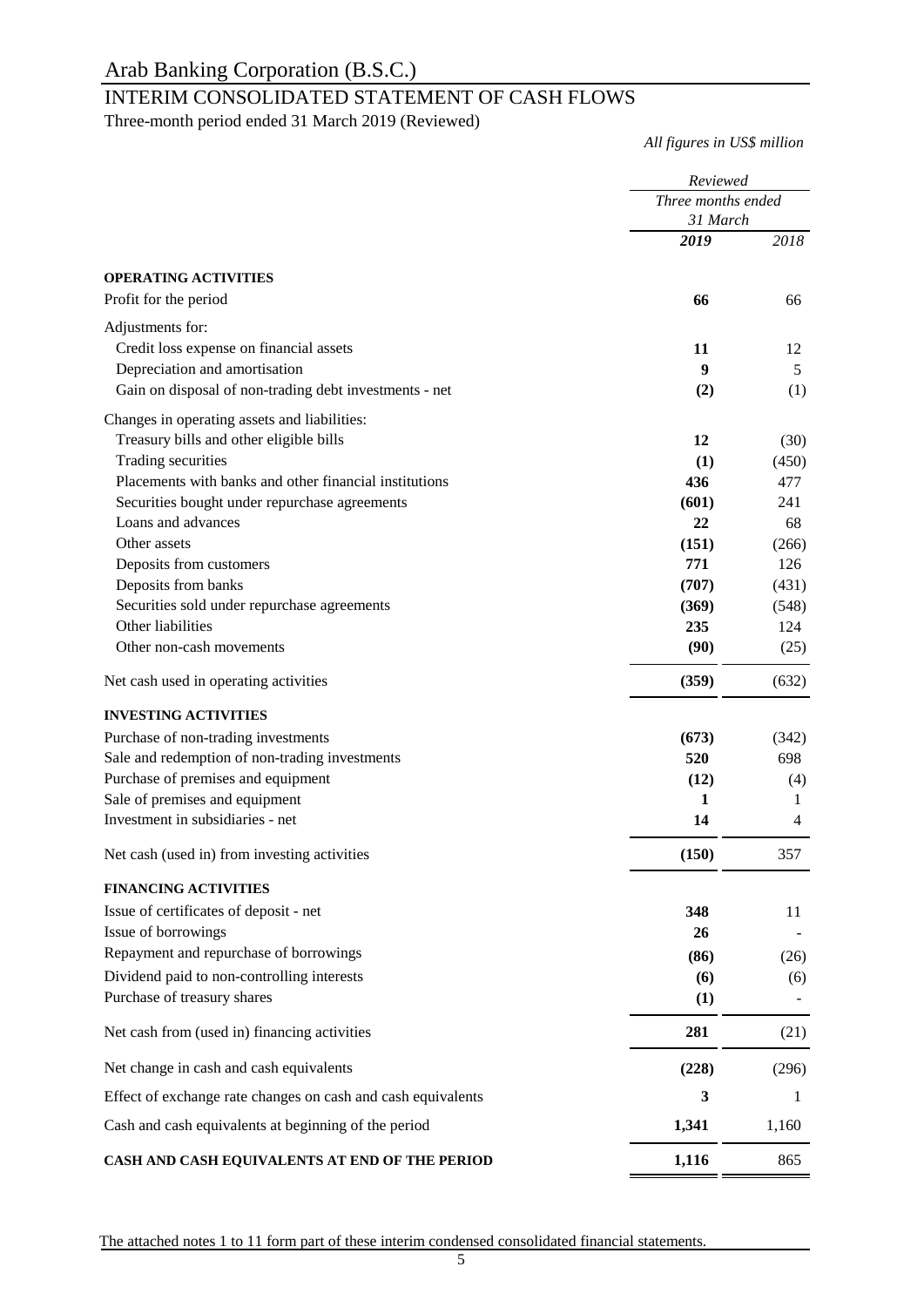### INTERIM CONSOLIDATED STATEMENT OF CHANGES IN EQUITY

Three-month period ended 31 March 2019 (Reviewed)

*All figures in US\$ Million*

|                                                                                           |                          |                                 |                                    |                       |                          | Equity attributable to the shareholders of the parent |                                        |                                    |                   | Non-<br>controlling<br>interests                                | Total<br>equity   |
|-------------------------------------------------------------------------------------------|--------------------------|---------------------------------|------------------------------------|-----------------------|--------------------------|-------------------------------------------------------|----------------------------------------|------------------------------------|-------------------|-----------------------------------------------------------------|-------------------|
|                                                                                           |                          |                                 |                                    |                       |                          | Other reserves                                        |                                        |                                    |                   |                                                                 |                   |
|                                                                                           | <b>Share</b><br>capital  | Treasury<br>shares              | <i>Statutory</i><br>reserve        | Retained<br>earnings* | General<br>reserve       | Foreign<br>exchange<br>translation<br>adjustments     | Cumulative<br>changes in<br>fair value | Pension<br>fund<br>reserve         | Total             |                                                                 |                   |
| At 31 December 2018                                                                       | 3,110                    | (4)                             | 501                                | 966                   | 100                      | (744)                                                 | (37)                                   | (30)                               | 3,862             | 454                                                             | 4,316             |
| Profit for the period<br>Other comprehensive income (loss)<br>for the period              | $\overline{\phantom{0}}$ |                                 |                                    | 55                    | $\overline{a}$           | 5                                                     | 29                                     |                                    | 55<br>34          | 11<br>(3)                                                       | 66<br>31          |
| Total comprehensive income<br>for the period<br>Dividend**<br>Purchase of treasury shares | $\overline{\phantom{0}}$ | $\overline{\phantom{0}}$<br>(1) | $\sim$<br>$\overline{\phantom{a}}$ | 55<br>(93)<br>۰       | $\overline{\phantom{a}}$ | 5<br>$\sim$                                           | 29<br>$\sim$                           | $\overline{\phantom{a}}$<br>$\sim$ | 89<br>(93)<br>(1) | $\,8\,$<br>$\overline{\phantom{a}}$<br>$\overline{\phantom{a}}$ | 97<br>(93)<br>(1) |
| Other equity movements<br>in subsidiaries                                                 |                          |                                 |                                    | (1)                   |                          |                                                       |                                        |                                    | (1)               | $8\,$                                                           | 7                 |
| At 31 March 2019 (reviewed)                                                               | 3,110                    | (5)                             | 501                                | 927                   | 100                      | (739)                                                 | (8)                                    | (30)                               | 3,856             | 470                                                             | 4,326             |

\* Retained earnings include non-distributable reserves arising from consolidation of subsidiaries amounting to US\$ 430 million (31 December 2018: US\$ 429 million).

\*\* A dividend of US\$ 0.03 per share (2018: US\$ 0.03 per share) has been approved for payment at the Annual General Meeting held on 24 March 2019.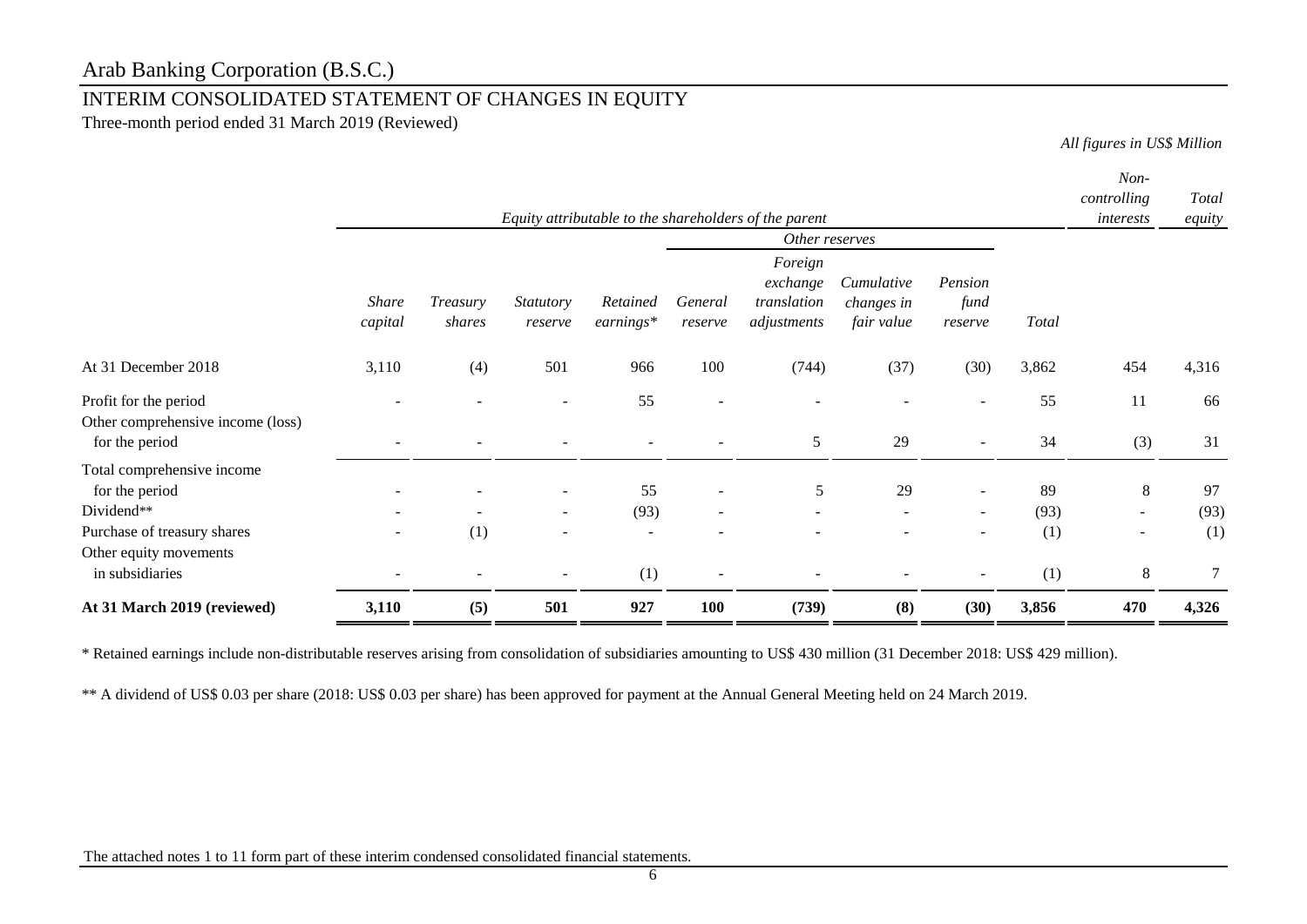## INTERIM CONSOLIDATED STATEMENT OF CHANGES IN EQUITY

Three-month period ended 31 March 2019 (Reviewed)

*All figures in US\$ Million*

|                                                                                                              | Equity attributable to the shareholders of the parent |                    |                          |                      |                          |                                                                     |                                        | Non-<br>controlling<br>interests | Total<br>equity   |                                |                 |
|--------------------------------------------------------------------------------------------------------------|-------------------------------------------------------|--------------------|--------------------------|----------------------|--------------------------|---------------------------------------------------------------------|----------------------------------------|----------------------------------|-------------------|--------------------------------|-----------------|
|                                                                                                              | <b>Share</b><br>capital                               | Treasury<br>shares | Statutory<br>reserve     | Retained<br>earnings | General<br>reserve       | Other reserves<br>Foreign<br>exchange<br>translation<br>adjustments | Cumulative<br>changes in<br>fair value | Pension<br>fund<br>reserve       | <b>Total</b>      |                                |                 |
| At 31 December 2017                                                                                          | 3,110                                                 |                    | 481                      | 939                  | 100                      | (638)                                                               | (29)                                   | (33)                             | 3,930             | 482                            | 4,412           |
| Impact of adopting IFRS 9                                                                                    | $\overline{\phantom{a}}$                              |                    | $\overline{\phantom{a}}$ | (62)                 | $\overline{\phantom{a}}$ | $\overline{\phantom{a}}$                                            | 34                                     | $\overline{\phantom{a}}$         | (28)              | (8)                            | (36)            |
| Restated balance as at 1 January 2018                                                                        | 3,110                                                 |                    | 481                      | 877                  | 100                      | (638)                                                               | 5                                      | (33)                             | 3,902             | 474                            | 4,376           |
| Profit for the period<br>Other comprehensive income<br>(loss) for the period                                 |                                                       |                    |                          | 53                   |                          | 4                                                                   | (7)                                    |                                  | 53<br>(3)         | 13<br>(3)                      | 66<br>(6)       |
| Total comprehensive income<br>(loss) for the period<br>Dividend<br>Other equity movements<br>in subsidiaries |                                                       |                    | $\overline{\phantom{a}}$ | 53<br>(93)<br>(2)    |                          | 4                                                                   | (7)                                    | $\overline{\phantom{a}}$         | 50<br>(93)<br>(2) | 10<br>$\sim$<br>$\overline{9}$ | 60<br>(93)<br>7 |
| At 31 March 2018 (reviewed)                                                                                  | 3,110                                                 |                    | 481                      | 835                  | 100                      | (634)                                                               | (2)                                    | (33)                             | 3,857             | 493                            | 4,350           |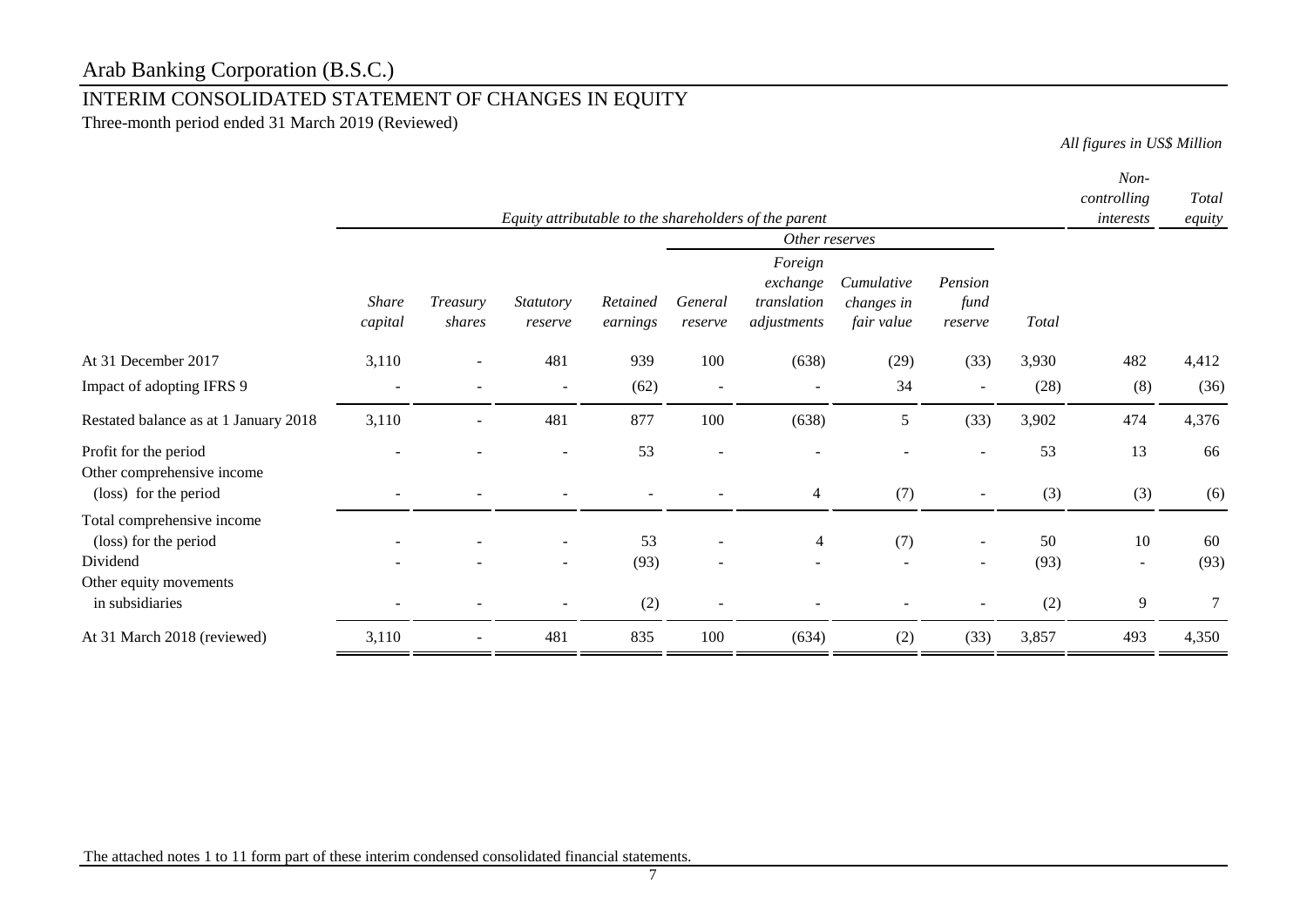31 March 2019 (Reviewed)

*All figures in US\$ million*

### **1 INCORPORATION AND ACTIVITIES**

Arab Banking Corporation (B.S.C.) [the "Bank"] is incorporated in the Kingdom of Bahrain by an Amiri decree and operates under a wholesale banking licence issued by the Central Bank of Bahrain. The Bank is a Bahraini Shareholding Company with limited liability and is listed on the Bahrain Bourse. The Central Bank of Libya is the ultimate parent of the Bank and its subsidiaries (together the "Group").

The Bank's registered office is at ABC Tower, Diplomatic Area, P.O. Box 5698, Manama, Kingdom of Bahrain. The Bank is registered under commercial registration number 10299 issued by the Ministry of Industry, Commerce and Tourism, Kingdom of Bahrain.

The Group offers a range of international wholesale banking services including Corporate Banking & Financial Institutions, Project & Structured Finance, Syndications, Treasury, Trade Finance services and Islamic Banking. Retail banking services are only provided in the MENA region.

### **2 BASIS OF PREPARATION AND CHANGES TO THE GROUP'S ACCOUNTING POLICIES**

### **2.1 Basis of preparation**

The interim condensed consolidated financial statements for the three-month period ended 31 March 2019 have been prepared in accordance with IAS 34 *Interim Financial Reporting* .

The interim condensed consolidated financial statements do not contain all information and disclosures required in the annual consolidated financial statements, and should be read in conjunction with the Group's annual consolidated financial statements for the year ended 31 December 2018. The Bank has adopted IFRS 16 *Leases (IFRS 16)* from 1 January 2019 and accounting policies for this new standard is disclosed in note 3. In addition, results for the three-month period ended 31 March 2019 are not necessarily indicative of the results that may be expected for the financial year ending 31 December 2019.

### **2.2 Basis of consolidation**

These interim condensed consolidated financial statements include the financial statements of the Bank and its subsidiaries after elimination of inter-company transactions and balances.

### **2.3 New standards, interpretations and amendments adopted by the Group**

The accounting policies adopted in the preparation of the interim condensed consolidated financial statements are consistent with those followed in the preparation of the Group's annual consolidated financial statements for the year ended 31 December 2018, except for the adoption of new standards effective as of 1 January 2019.

For the accounting policies with respect to prior year comparative figures, refer to the annual consolidated financial statements for year ended 31 December 2018.

The following new and amended accounting standards became effective in 2019 and have been adopted by the Group in preparation of these interim condensed consolidated financial statements as applicable.

### **2.3.1** *IFRS 16 Leases*

IFRS 16 supersedes IAS 17 Leases, IFRIC 4 Determining whether an Arrangement contains a Lease, SIC-15 Operating Leases-Incentives and SIC-27 Evaluating the Substance of Transactions Involving the Legal Form of a Lease. The standard sets out the principles for the recognition, measurement, presentation and disclosure of leases and requires lessees to account for most leases under a single on-balance sheet model.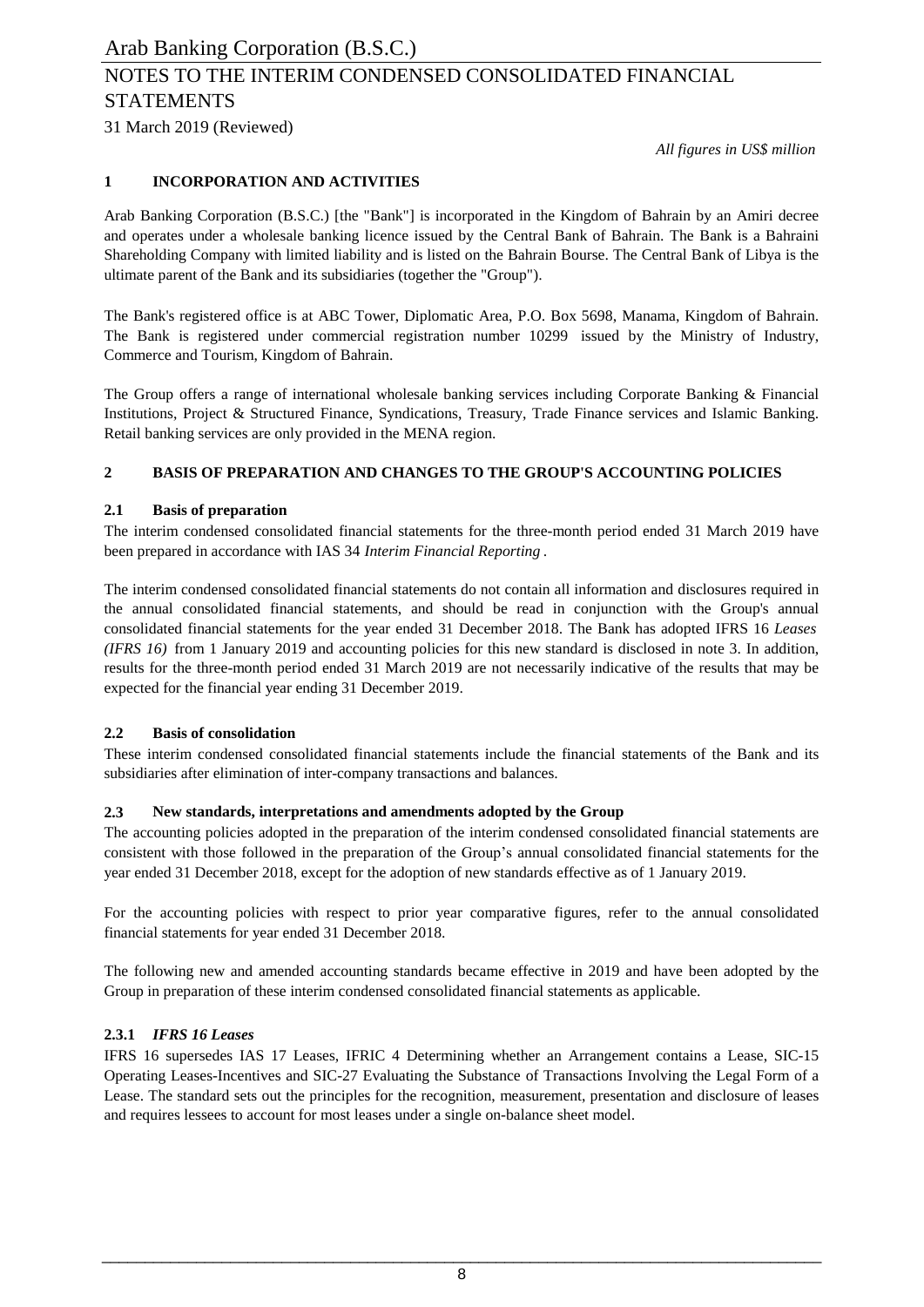31 March 2019 (Reviewed)

*All figures in US\$ million*

#### **2 BASIS OF PREPARATION AND CHANGES TO THE GROUP'S ACCOUNTING POLICIES (continued)**

### **2.3** *New standards, interpretations and amendments adopted by the Group (continued)*

### **2.3.1** *IFRS 16 Leases (continued)*

Prior to the adoption of IFRS 16, the Group accounted and classified each of its leases (as lessee) at the inception date as either a finance lease or an operating lease in accordance with IAS 17.

Upon adoption of IFRS 16, the Group applied a single recognition and measurement approach for all leases that it is the lessee, except for short-term leases and leases of low-value assets. The Group recognised lease liabilities to make lease payments and right-of-use assets representing the right to use the underlying assets. The Group adopted IFRS 16 using a modified retrospective method of adoption with the date of initial application of 1 January 2019, and accordingly, the comparative information is not restated. Under this method, IFRS 16 is applied retrospectively with the cumulative effect of initially applying the standard recognised at the date of initial application. The Group elected to use the transition practical expedient allowing the standard to be applied only to contracts that were previously identified as leases applying IAS 17 and IFRIC 4 at the date of initial application. The Group also elected to use the recognition exemptions for lease contracts that, at the commencement date, have a lease term of 12 months or less and do not contain a purchase option ('short-term leases'), and lease contracts for which the underlying asset is of low value ('lowvalue assets').

The Group has recorded right-of-use assets representing the right to use the underlying assets under other assets and the corresponding lease liabilities to make lease payments under other liabilities. When measuring lease liabilities, the Group discounted lease payments using its incremental borrowing rate at 1 January 2019. The adoption of IFRS 16 did not have a material impact on the Group.

### **2.4 New standards, interpretations and amendments issued but not yet effective**

There were no new standards, interpretations and amendments that are issued as of 1 January 2019 which are not yet effective up to the date of issuance of the Group's interim condensed consolidated financial statements.

### **3 SUMMARY OF SIGNIFICANT ACCOUNTING POLICIES**

The accounting policies, estimates and assumptions used in the preparation of these interim condensed consolidated financial statements are consistent with those used in the preparation of the annual consolidated financial statements for the year ended 31 December 2018 except for the policies explained below. Based on the adoption of new standards explained in note 2 above, the following accounting policies are applicable effective 1 January 2019 replacing / amending or adding to the corresponding accounting policies set out in the annual consolidated financial statements for year ended 31 December 2018.

### **3.1 Right-of-use assets**

The Group recognises right-of-use assets at the commencement date of the lease (i.e., the date the underlying asset is available for use). Right-of-use assets are measured at cost, less any accumulated amortisation and impairment losses, and adjusted for any remeasurement of lease liabilities. The cost of right-of-use assets includes the amount of lease liabilities recognised, initial direct costs incurred, and lease payments made at or before the commencement date less any lease incentives received. Unless the Group is reasonably certain to obtain ownership of the leased asset at the end of the lease term, the recognised right-of-use assets are amortised on a straight-line basis over the shorter of its estimated useful life and the lease term. Right-of-use assets are subject to impairment. The carrying value of right-of-use assets are recognised under other assets in the interim consolidated statement of financial position.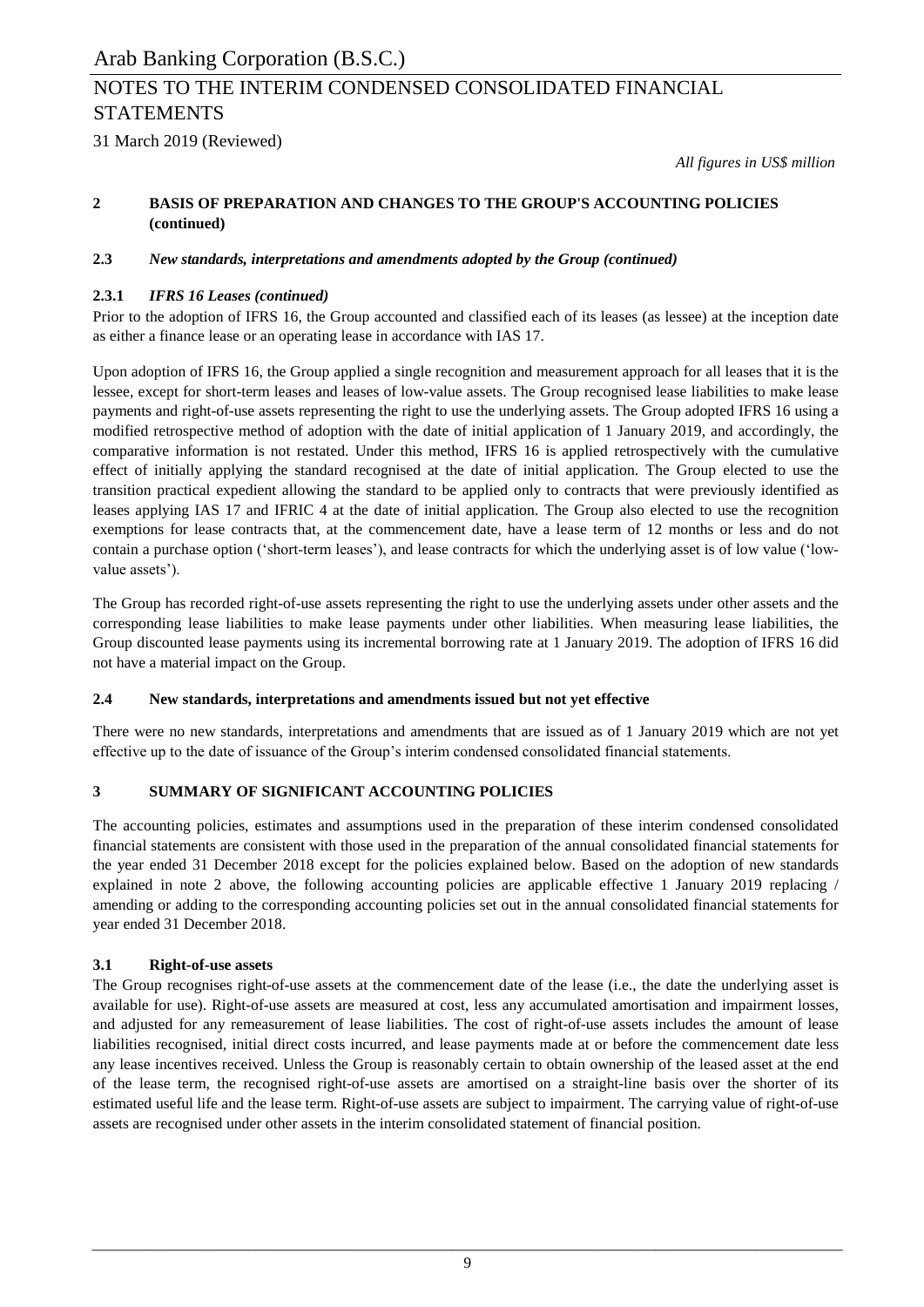31 March 2019 (Reviewed)

*All figures in US\$ million*

### **3 SUMMARY OF SIGNIFICANT ACCOUNTING POLICIES (continued)**

### **3.2 Lease liabilities**

At the commencement date of the lease, the Group recognises lease liabilities measured at the present value of lease payments to be made over the lease term. In calculating the present value of lease payments, the Group uses the incremental borrowing rate at the lease commencement date if the interest rate implicit in the lease is not readily determinable. After the commencement date, the amount of lease liabilities is increased to reflect the accretion of interest and reduced for the lease payments made. In addition, the carrying amount of lease liabilities is remeasured if there is a modification, a change in the lease term, a change in the in-substance fixed lease payments or a change in the assessment to purchase the underlying asset and is recognised under other liabilities in the interim consolidated statement of financial position.

### **3.3 Short-term leases and leases of low-value assets**

The Group applies the short-term lease recognition exemption to its short-term leases (i.e., those leases that have a lease term of 12 months or less from the commencement date and do not contain a purchase option). It also applies the lease of low-value assets recognition exemption to leases that are considered of low value (i.e., below US\$ 5,000). Lease payments on short-term leases and leases of low-value assets are recognised as expense on a straight-line basis over the lease term.

### **4 NON-TRADING INVESTMENTS**

|                          | 31 March<br>2019 | 31 December<br>2018 |
|--------------------------|------------------|---------------------|
| <b>Debt securities</b>   |                  |                     |
| At amortised cost        | 1,124            | 1,124               |
| At FVOCI                 | 4,903            | 4,649               |
|                          | 6,027            | 5,773               |
| <b>ECL</b> allowances    | (120)            | (121)               |
| Debt securities - net    | 5,907            | 5,652               |
| <b>Equity securities</b> |                  |                     |
| At FVOCI                 | $\boldsymbol{9}$ | 9                   |
| <b>Equity securities</b> | 9                | 9                   |
|                          | 5,916            | 5,661               |

Following are the stage wise break-up of debt securities as of 31 March 2019 and 31 December 2018:

|                                                 | 31 March 2019    |            |              |                |  |  |
|-------------------------------------------------|------------------|------------|--------------|----------------|--|--|
|                                                 | Stage 1          | Stage 2    | Stage 3      | <b>Total</b>   |  |  |
| Debt securities, gross<br><b>ECL</b> allowances | 5,764<br>(11)    | 161<br>(7) | 102<br>(102) | 6,027<br>(120) |  |  |
|                                                 | 5,753            | 154        | ۰            | 5,907          |  |  |
|                                                 | 31 December 2018 |            |              |                |  |  |
|                                                 | Stage 1          | Stage 2    | Stage 3      | Total          |  |  |
| Debt securities, gross<br><b>ECL</b> allowances | 5,534<br>(13)    | 137<br>(6) | 102<br>(102) | 5,773<br>(121) |  |  |
|                                                 | 5,521            | 131        |              | 5,652          |  |  |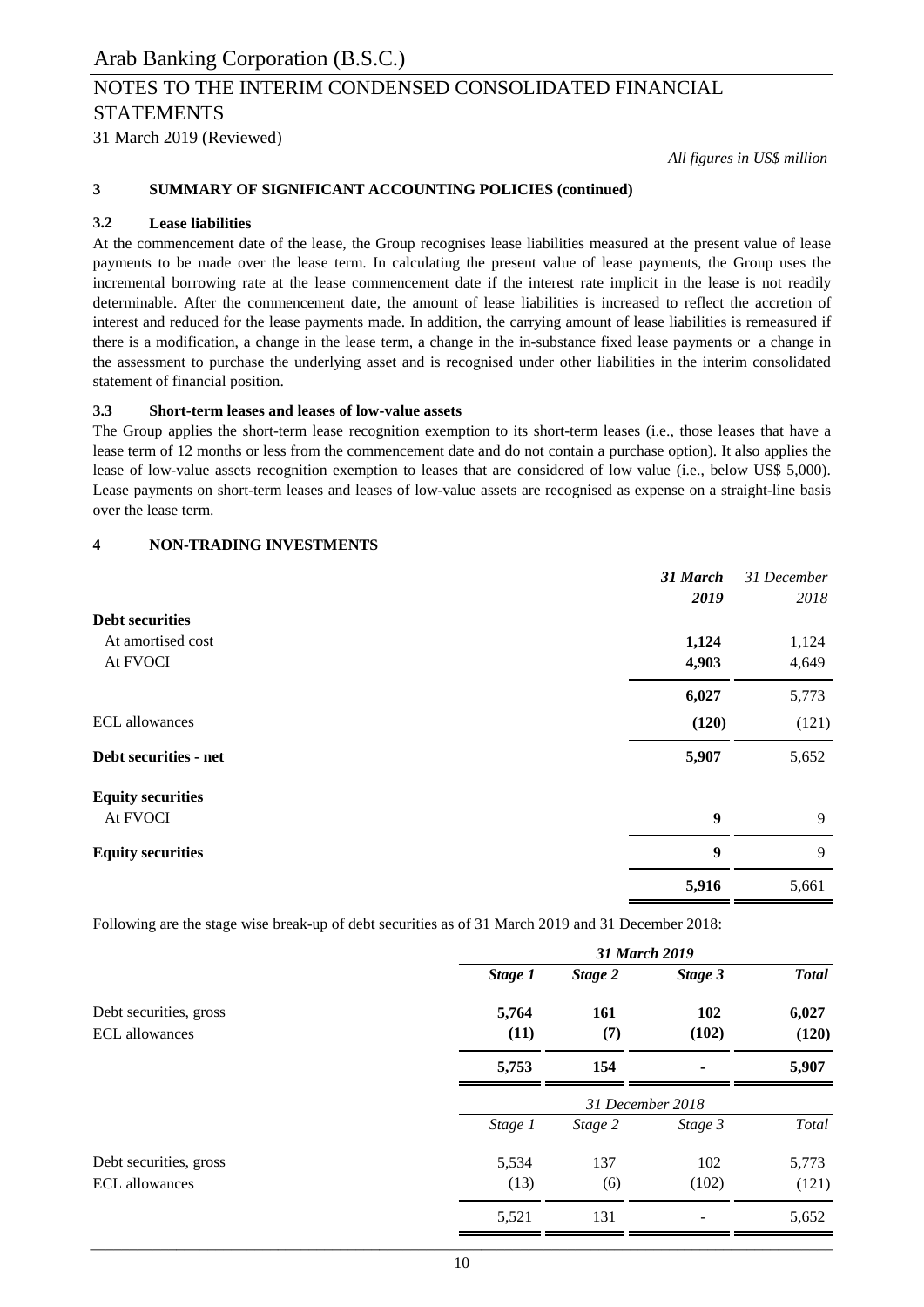31 March 2019 (Reviewed)

### **5 LOANS AND ADVANCES**

*All figures in US\$ million*

|                                             | 31 March 2019  |                  |              |                 |  |
|---------------------------------------------|----------------|------------------|--------------|-----------------|--|
|                                             | Stage 1        | Stage 2          | Stage 3      | <b>Total</b>    |  |
| Loans and advances, gross<br>ECL allowances | 13,993<br>(49) | 862<br>(78)      | 621<br>(440) | 15,476<br>(567) |  |
|                                             | 13,944         | 784              | 181          | 14,909          |  |
|                                             |                | 31 December 2018 |              |                 |  |
|                                             | Stage 1        | Stage 2          | Stage 3      | Total           |  |
| Loans and advances, gross                   | 13,893         | 938              | 617          | 15,448          |  |
| <b>ECL</b> allowances                       | (47)           | (88)             | (429)        | (564)           |  |
|                                             | 13,846         | 850              | 188          | 14,884          |  |

An analysis of movement in the ECL allowances during the periods ended 31 March 2019 and 31 March 2018 are as follows:

| Stage 1 | Stage 2        | Stage 3 | <b>Total</b> |
|---------|----------------|---------|--------------|
| 47      | 88             | 429     | 564          |
|         | (12)           | 12      |              |
|         |                | (11)    | (11)         |
| 2       | $\overline{2}$ | 10      | 14           |
| 49      | 78             | 440     | 567          |
| Stage 1 | Stage 2        | Stage 3 | Total        |
| 42      | 172            | 376     | 590          |
|         | (18)           | 18      |              |
|         |                | (19)    | (19)         |
| 2       | 5              | 13      | 20           |
| 44      | 159            | 388     | 591          |
|         |                |         |              |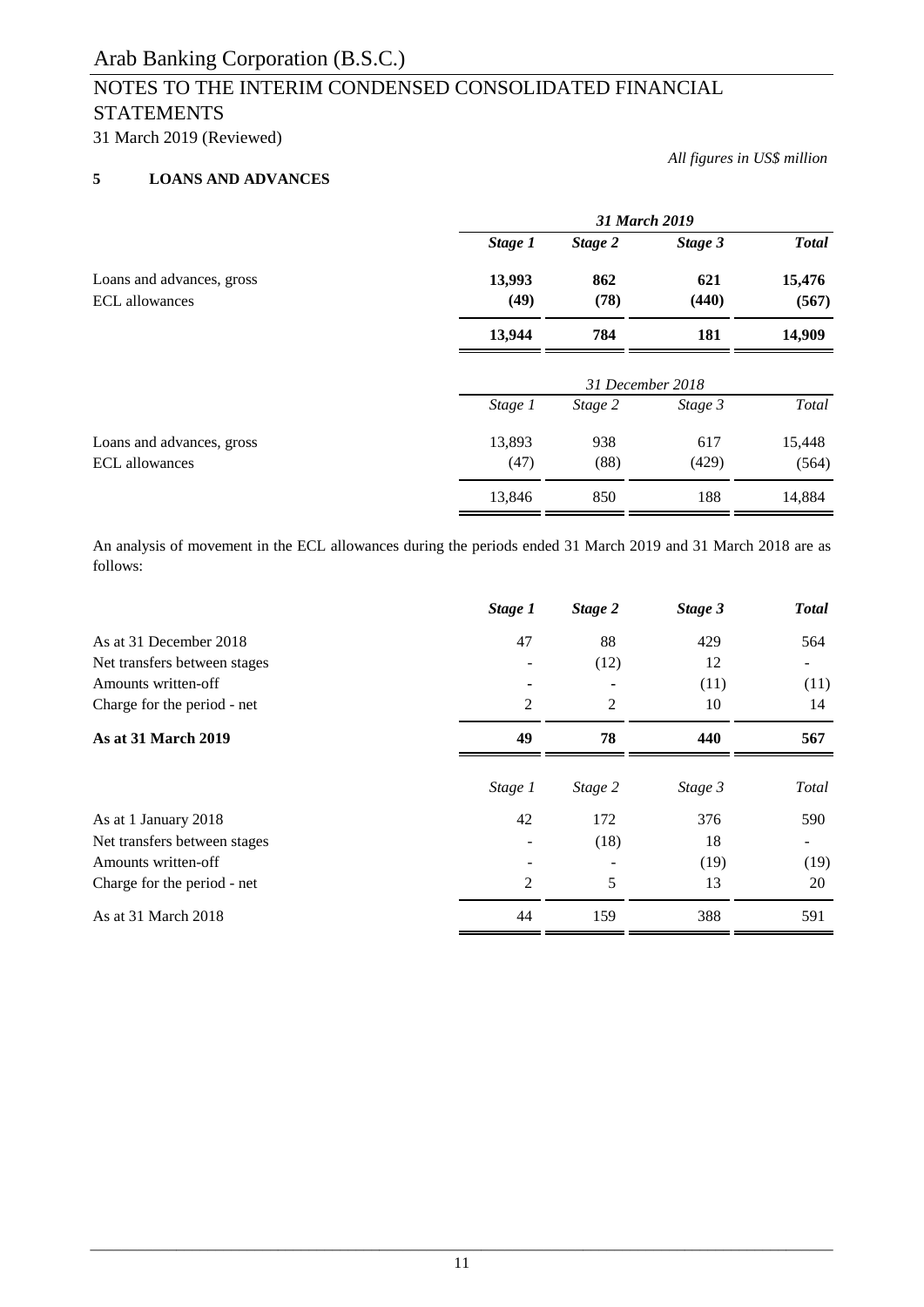### NOTES TO THE INTERIM CONDENSED CONSOLIDATED FINANCIAL **STATEMENTS**

31 March 2019 (Reviewed)

*All figures in US\$ million*

### **6 OTHER OPERATING INCOME**

|                                                        | 31 March<br>2019 | 31 March<br>2018 |
|--------------------------------------------------------|------------------|------------------|
| Fee and commission income - net                        | 50               | 50               |
| Bureau processing income                               | 6                | 6                |
| (Loss) gain on dealing in derivatives - net            | $\bf(1)$         |                  |
| Gain on dealing in foreign currencies - net            | 9                | 15               |
| Loss on hedging foreign currency movements*            | (2)              | (2)              |
| Gain on disposal of non-trading debt investments - net |                  |                  |
| Gain (loss) on trading securities - net                | 4                | (3)              |
| Other - net                                            | 8                |                  |
|                                                        | 76               | 73               |

\*Loss on hedging foreign currency movements relate to a transaction which has an offsetting impact on the tax expense for the period.

### **7 CREDIT LOSS EXPENSE ON FINANCIAL ASSETS**

|                                                                 | 31 March<br>2019 | 31 March<br>2018 |
|-----------------------------------------------------------------|------------------|------------------|
| Non-trading debt investments                                    | (1)              |                  |
| Loans and advances                                              | 14               | 20               |
| Credit commitments, contingent items and other financial assets | (2)              | (8)              |
|                                                                 | 11               |                  |

### **8 OPERATING SEGMENTS**

For management purposes, the Group is organised into five operating segments which are based on business units and their activities. The Group has accordingly been structured to place its activities under the distinct divisions which are as follows:

- **MENA subsidiaries** cover retail, corporate and treasury activities of subsidiaries in North Africa and Levant;
- **International wholesale banking** encompasses corporate and structured finance, trade finance, Islamic banking services and syndications;
- **Group treasury** comprises treasury activities of Bahrain Head Office, New York and London;
- **ABC Brasil** primarily reflects the commercial banking and treasury activities of the Brazilian subsidiary Banco ABC Brasil S.A., focusing on the corporate and middle market segments in Brazil; and
- **Other** includes activities of Arab Financial Services B.S.C. (c).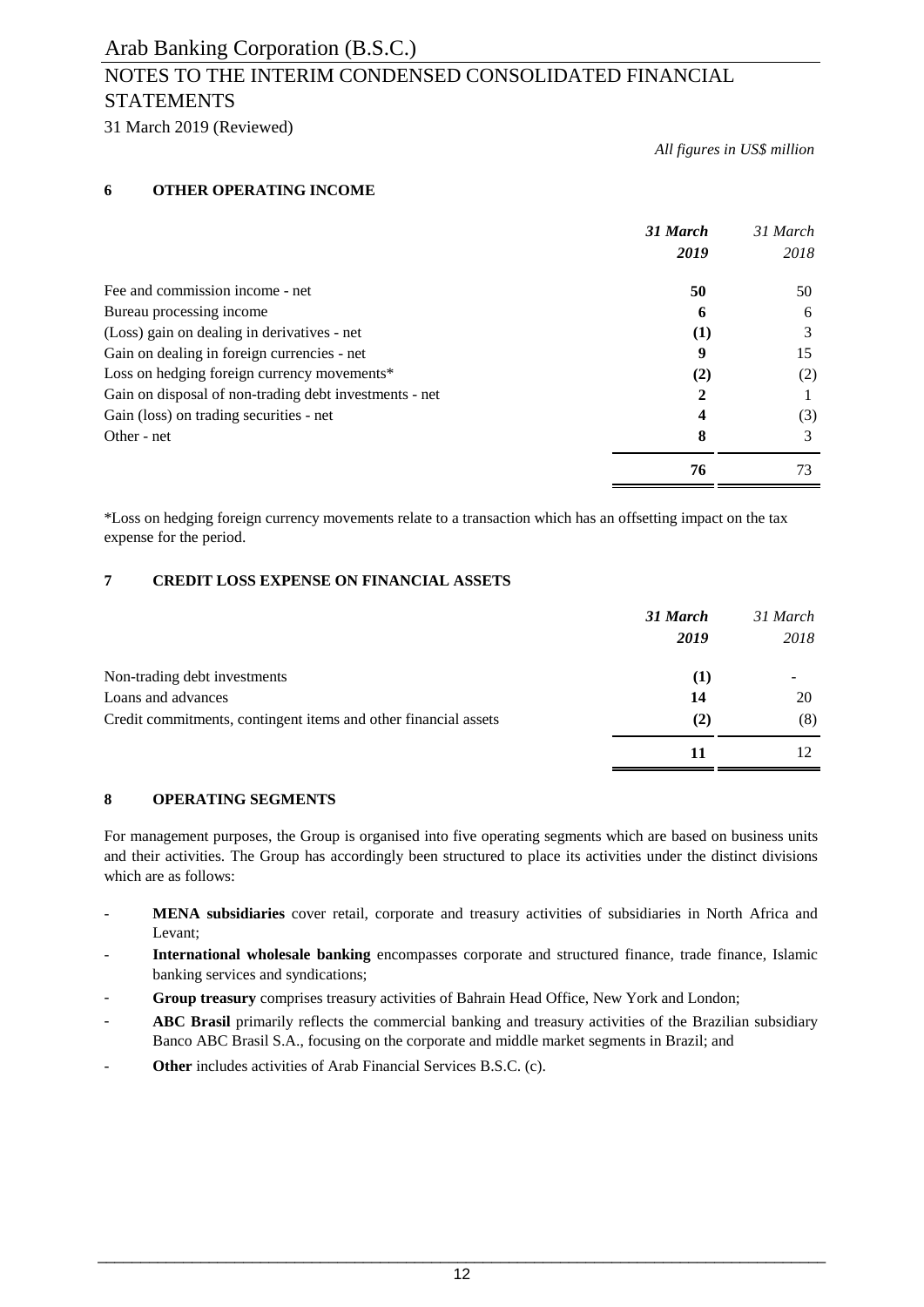## NOTES TO THE INTERIM CONDENSED CONSOLIDATED FINANCIAL **STATEMENTS**

31 March 2019 (Reviewed)

*All figures in US\$ million*

### **8 OPERATING SEGMENTS (continued)**

| Three-month period ended<br>31 March 2019                                                            | <b>MENA</b><br>subsidiaries | <b>International</b><br>wholesale<br>banking | <b>Group</b><br>treasury | ABC<br><b>Brasil</b> | <b>Other</b> | <b>Total</b> |
|------------------------------------------------------------------------------------------------------|-----------------------------|----------------------------------------------|--------------------------|----------------------|--------------|--------------|
| Net interest income                                                                                  | 29                          | 41                                           | 8                        | 44                   | 17           | 139          |
| Other operating income                                                                               | 11                          | 23                                           | 8                        | 29                   | 5            | 76           |
| Total operating income                                                                               | 40                          | 64                                           | 16                       | 73                   | 22           | 215          |
| Profit before credit losses<br>Credit loss expense on<br>financial assets                            | 16<br>(4)                   | 36<br>$\mathbf{1}$                           | 10                       | 41<br>(8)            | 13           | 116<br>(11)  |
| Profit before taxation and<br>unallocated operating<br>expenses<br>Taxation on foreign               | 12                          | 37                                           | 10                       | 33                   | 13           | 105          |
| operations<br>Unallocated operating expenses                                                         | (5)                         | (2)                                          |                          | (3)                  |              | (10)<br>(29) |
| Profit for the period                                                                                |                             |                                              |                          |                      |              | 66           |
| Operating assets<br>as at 31 March 2019                                                              | 3,367                       | 9,351                                        | 9,349                    | 7,808                | 65           | 29,940       |
| Operating liabilities<br>as at 31 March 2019                                                         | 2,938                       |                                              | 16,056                   | 6,608                | 12           | 25,614       |
| Three-month period ended<br>31 March 2018                                                            | <b>MENA</b><br>subsidiaries | <b>International</b><br>wholesale<br>banking | Group<br>treasury        | ABC<br><b>Brasil</b> | Other        | Total        |
| Net interest income<br>Other operating income                                                        | 30<br>11                    | 40<br>20                                     | 10<br>7                  | 48<br>31             | 10<br>4      | 138<br>73    |
| Total operating income                                                                               | 41                          | 60                                           | 17                       | 79                   | 14           | 211          |
| Profit before credit losses<br>Credit loss expense on                                                | 18                          | 37                                           | 11                       | 45                   | 8            | 119          |
| financial assets                                                                                     | (1)                         | (4)                                          |                          | (7)                  |              | (12)         |
| Profit before taxation and<br>unallocated operating<br>expenses<br>Taxation on foreign<br>operations | 17<br>(5)                   | 33<br>(2)                                    | 11                       | 38<br>(7)            | 8            | 107<br>(14)  |
| Unallocated operating expenses                                                                       |                             |                                              |                          |                      |              | (27)         |
| Profit for the period                                                                                |                             |                                              |                          |                      |              | 66           |
| Operating assets<br>as at 31 December 2018                                                           | 3,283                       | 9,540                                        | 8,877                    | 7,778                | 71           | 29,549       |
| Operating liabilities<br>as at 31 December 2018                                                      | 2,918                       |                                              | 15,613                   | 6,689                | 13           | 25,233       |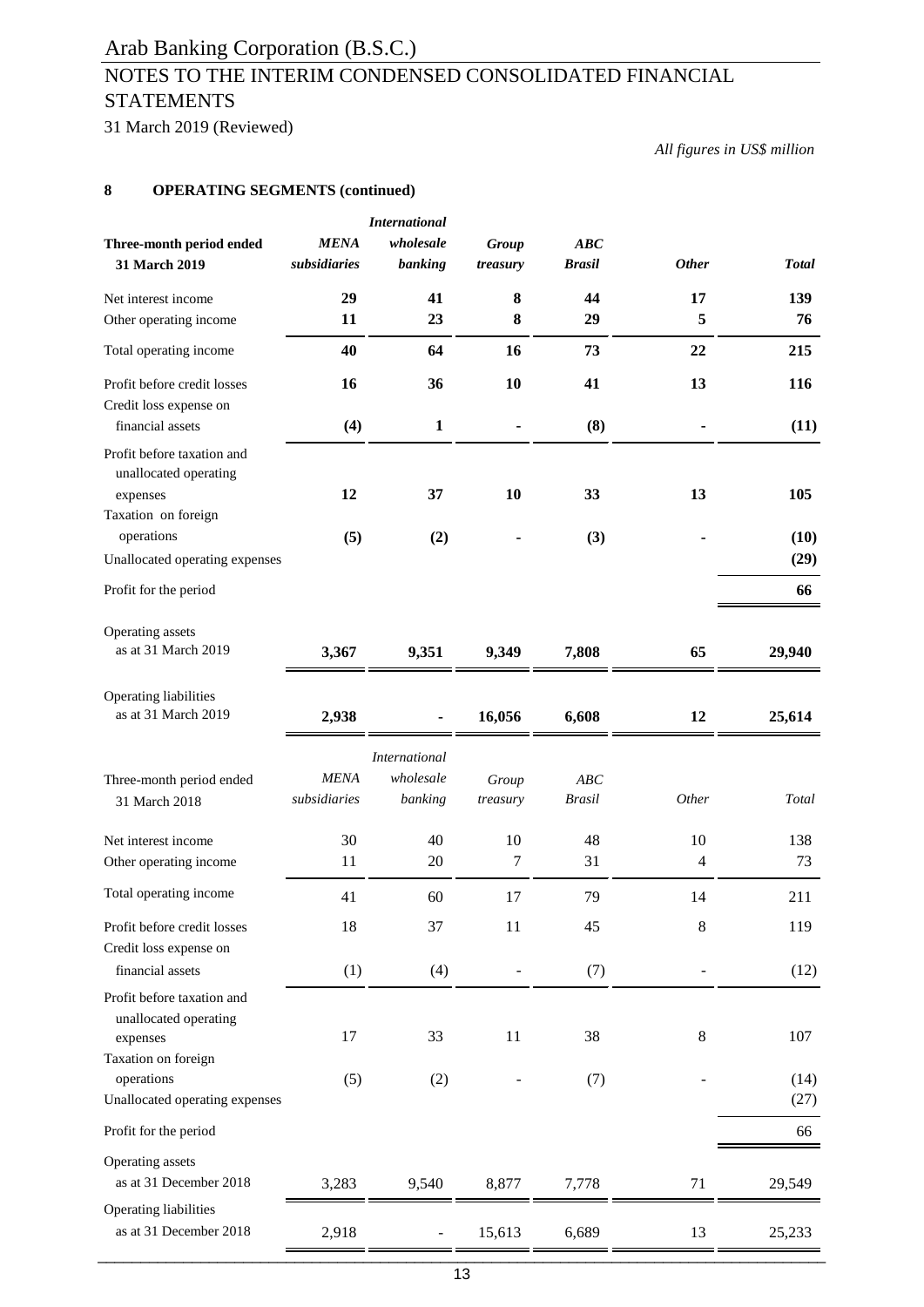## NOTES TO THE INTERIM CONDENSED CONSOLIDATED FINANCIAL **STATEMENTS**

31 March 2019 (Reviewed)

*All figures in US\$ million*

### **9 FAIR VALUE OF FINANCIAL INSTRUMENTS**

The following table provides the fair value measurement hierarchy of the Group's financial assets and financial liabilities.

### **Quantitative disclosure of fair value measurement hierarchy for assets as at 31 March 2019:**

### **Financial assets measured at fair value:**

|                              | Level 1        | Level 2        | <b>Total</b> |
|------------------------------|----------------|----------------|--------------|
| Trading securities           | 975            | $\blacksquare$ | 975          |
| Non-trading investments      | 4.672          | 123            | 4.795        |
| Derivatives held for trading | 269            | 170            | 439          |
| Derivatives held as hedges   | $\blacksquare$ | 10             | 10           |

**Quantitative disclosure of fair value measurement hierarchy for liabilities as at 31 March 2019:**

### **Financial liabilities measured at fair value:**

|                              | Level 1        | Level 2 | <b>Total</b> |
|------------------------------|----------------|---------|--------------|
| Derivatives held for trading | 246            | 149     | 395          |
| Derivatives held as hedges   | $\blacksquare$ | 52      | 52           |

Quantitative disclosure of fair value measurement hierarchy for assets as at 31 December 2018:

Financial assets measured at fair value:

|                              | Level 1                  | Level 2 | Total |
|------------------------------|--------------------------|---------|-------|
| Trading securities           | 977                      | ۰       | 977   |
| Non-trading investments      | 4.448                    | 93      | 4.541 |
| Derivatives held for trading | 272                      | 178     | 450   |
| Derivatives held as hedges   | $\overline{\phantom{0}}$ | 18      | 18    |

Quantitative disclosure of fair value measurement hierarchy for liabilities as at 31 December 2018:

Financial liabilities measured at fair value:

|                              | Level 1 | Level 2 | Total |
|------------------------------|---------|---------|-------|
| Derivatives held for trading | 263     | 150     | 413   |
| Derivatives held as hedges   | $\sim$  |         |       |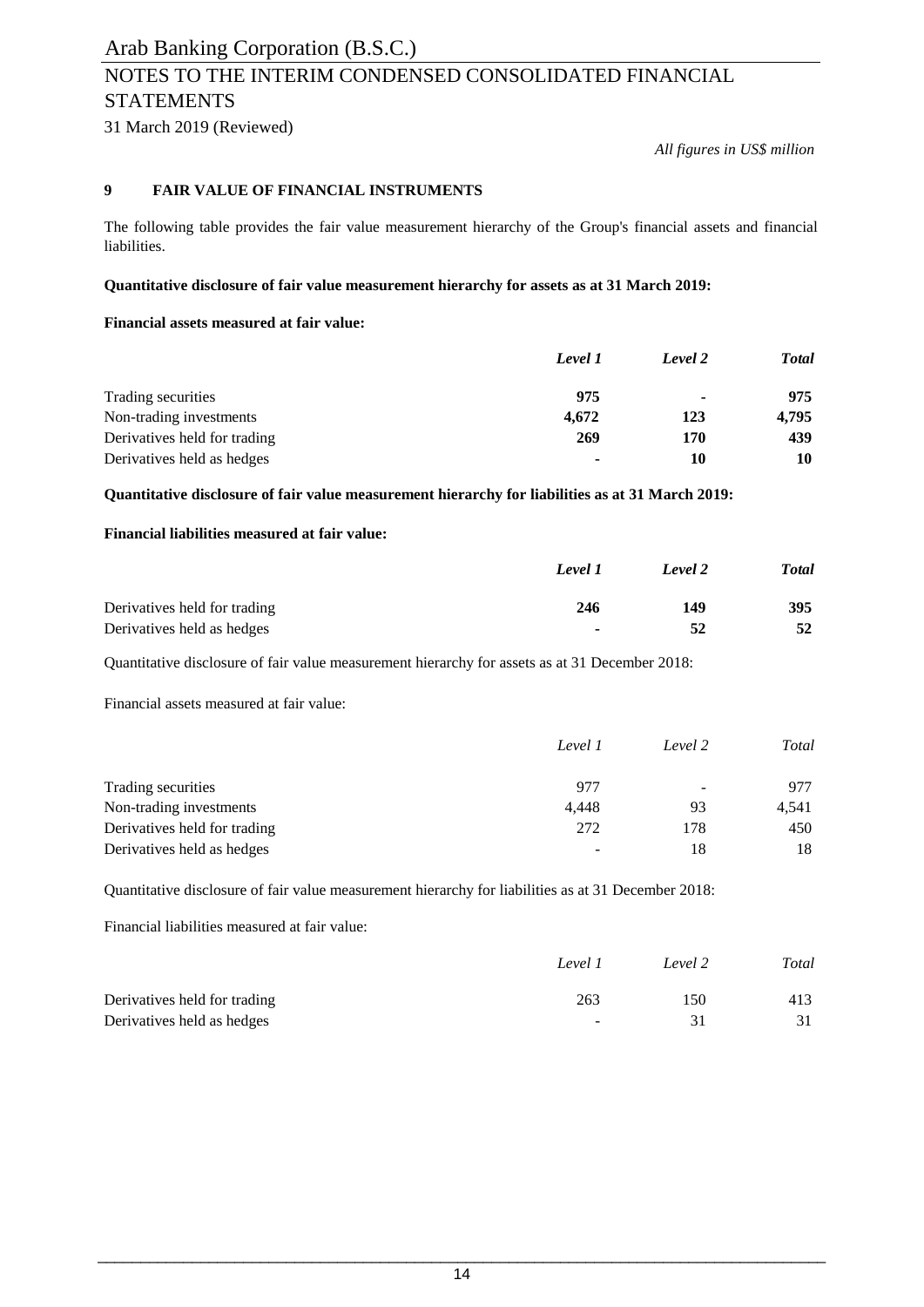## NOTES TO THE INTERIM CONDENSED CONSOLIDATED FINANCIAL STATEMENTS

31 March 2019 (Reviewed)

*All figures in US\$ million*

#### **9 FAIR VALUE OF FINANCIAL INSTRUMENTS (continued)**

#### **Fair values of financial instruments not carried at fair value**

Except for the following, the fair value of financial instruments which are not carried at fair value are not materially different from their carrying value.

|                                                           | 31 March 2019     |               | 31 December 2018  |               |
|-----------------------------------------------------------|-------------------|---------------|-------------------|---------------|
|                                                           | Carrying<br>value | Fair<br>value | Carrying<br>value | Fair<br>value |
| <b>Financial assets</b>                                   |                   |               |                   |               |
| Non-trading debt investments<br>at amortised cost - gross | 1,124             | 1,134         | 1,124             | 1,070         |
| <b>Financial liabilities</b><br><b>Borrowings</b>         | 1,947             | 1,951         | 2,012             | 2,017         |

For financial instruments that are recognised at fair value on a recurring basis, the Group determines whether transfers have occurred between Levels in the hierarchy by re-assessing categorisation at the end of each reporting period.

#### **Financial instruments in level 1**

The fair value of financial instruments traded in active markets is based on quoted market prices at the balance sheet date. A market is regarded as active if quoted prices are readily and regularly available from an exchange, dealer, broker, industry group, pricing service, or regulatory agency, and those prices represent actual and regularly occurring market transactions on an arm's length basis. The quoted market price used for financial assets held by the Group is the current bid price. These instruments are included in Level 1.

#### **Financial instruments in level 2**

The fair value of financial instruments that are not traded in an active market (for example, over-the-counter derivatives) is determined by using valuation techniques. These valuation techniques maximise the use of observable market data where it is available and rely as little as possible on entity specific estimates. If all significant inputs required to fair value an instrument are observable, the instrument is included in level 2.

#### **Transfers between level 1 and level 2**

There were no transfers between level 1 and level 2 during the period ended 31 March 2019 (31 December 2018: none).

#### **10 CREDIT COMMITMENTS AND CONTINGENT ITEMS**

#### **a) Exposure (after applying credit conversion factor) and ECL by stage**

|                                      | 31 March 2019    |         |         |              |  |
|--------------------------------------|------------------|---------|---------|--------------|--|
|                                      | Stage 1          | Stage 2 | Stage 3 | <b>Total</b> |  |
| Credit commitments and contingencies | 3,711            | 182     | 38      | 3,931        |  |
| <b>ECL</b> allowances                | (14)             | (10)    | (25)    | (49)         |  |
|                                      | 31 December 2018 |         |         |              |  |
|                                      | Stage 1          | Stage 2 | Stage 3 | Total        |  |
| Credit commitments and contingencies | 3,996            | 160     | 17      | 4,173        |  |
| <b>ECL</b> allowances                | (14)             | (22)    | (16)    | (52)         |  |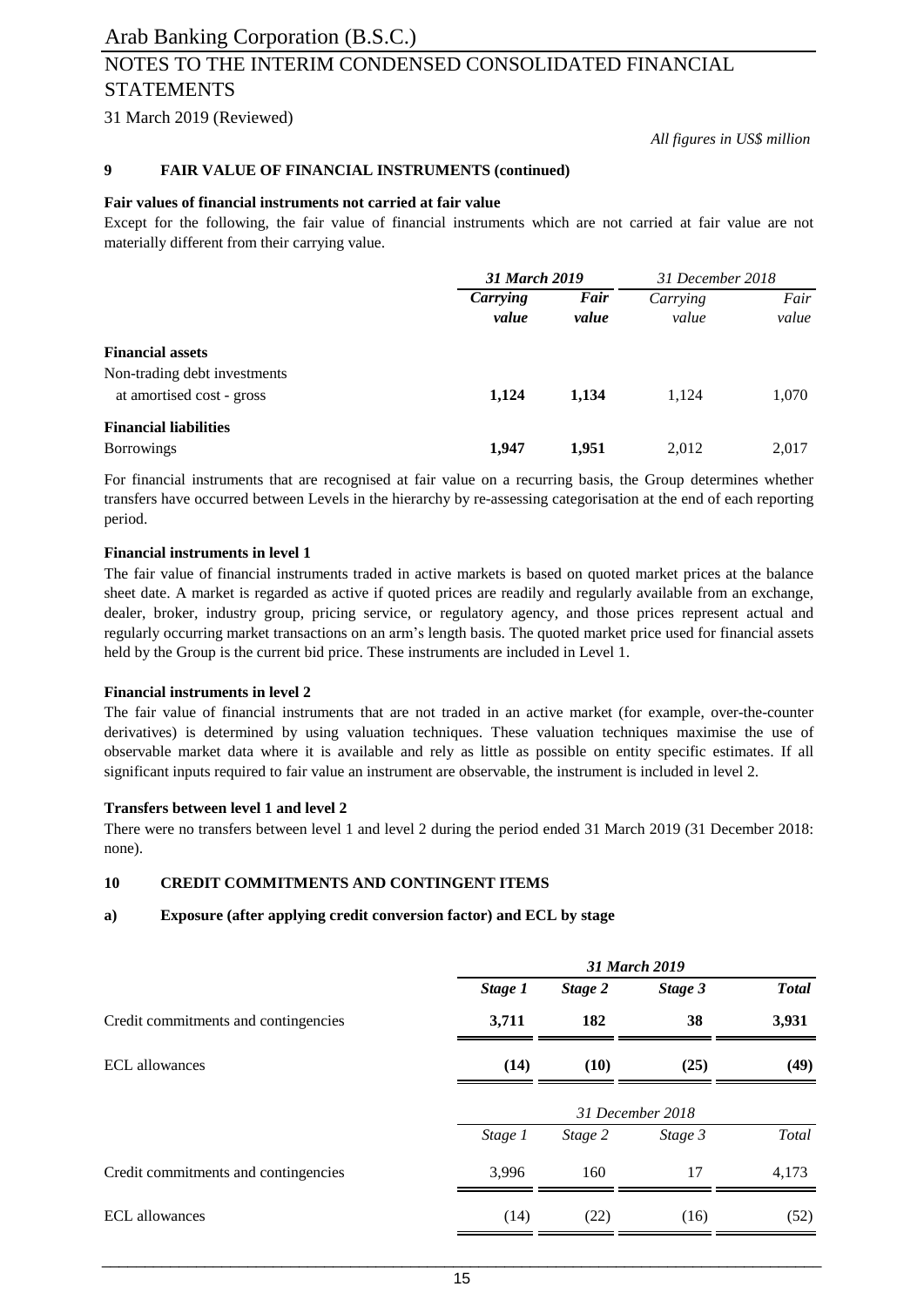## NOTES TO THE INTERIM CONDENSED CONSOLIDATED FINANCIAL STATEMENTS

31 March 2019 (Reviewed)

*All figures in US\$ million*

#### **10 CREDIT COMMITMENTS AND CONTINGENT ITEMS (continued)**

### **a) Exposure (after applying credit conversion factor) and ECL by stage (continued)**

An analysis of movement in the ECL allowances during the period are as follows:

|                                    | Stage 1 | Stage 2 | Stage 3           | <b>Total</b> |
|------------------------------------|---------|---------|-------------------|--------------|
| As at 31 December 2018             | 14      | 22      | 16                | 52           |
| ECL movements for the period - net |         | (12)    | 9                 | (3)          |
| <b>As at 31 March 2019</b>         | 14      | 10      | 25                | 49           |
|                                    | Stage 1 | Stage 2 | Stage 3           | Total        |
| As at 1 January 2018               | 13      | 37      | 3                 | 53           |
| ECL movements for the period - net | (1)     | (7)     | $\qquad \qquad -$ | (8)          |
| As at 31 March 2018                | 12      | 30      | 3                 | 45           |

### **b) Credit commitments and contingencies**

|                                                                            | 31 March | 31 December |
|----------------------------------------------------------------------------|----------|-------------|
|                                                                            | 2019     | 2018        |
| Short-term self-liquidating trade and transaction-related contingent items | 2,987    | 3,662       |
| Direct credit substitutes, guarantees                                      | 3,870    | 4,043       |
| Undrawn loans and other commitments                                        | 2,377    | 2,272       |
|                                                                            | 9.234    | 9,977       |
| Credit exposure after applying credit conversion factor                    | 3.931    | 4.173       |
| Risk weighted equivalents                                                  | 3,210    | 3,274       |

### **c) Derivatives**

The outstanding notional amounts at the interim consolidated statement of financial position date were as follows:

|                                                    | 31 March<br>2019 | 31 December<br>2018 |
|----------------------------------------------------|------------------|---------------------|
| Interest rate swaps                                | 10,974           | 9,719               |
| Currency swaps                                     | 616              | 532                 |
| Forward foreign exchange contracts                 | 5,547            | 3,661               |
| Options                                            | 10,332           | 6,661               |
| <b>Futures</b>                                     | 5,311            | 3,208               |
|                                                    | 32,780           | 23,781              |
| Risk weighted equivalents (credit and market risk) | 2,236            | 2,102               |